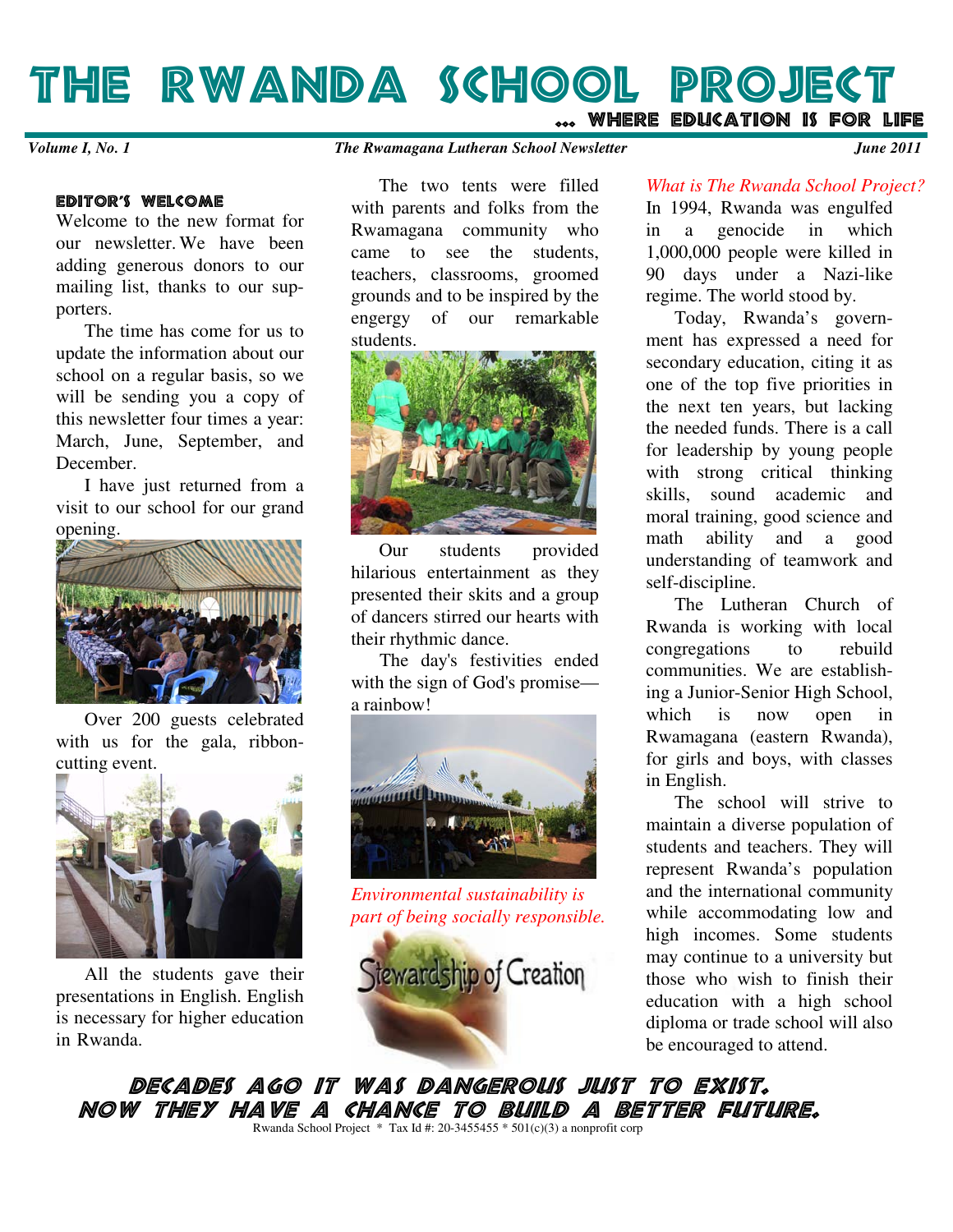### FROM RWAMAGANA...

The students' day beings with "circle," a time for announcements, sharing, playing, and growing together.



Classes in English, math, and music are some of the students' favorites.



Lunch is served daily:



WATCH OUR VIDEO ONLINE





# *Sustainability*

Because southeastern Rwanda is not served with water or electricity infrastructure and because erosion and careful water use are significant concerns, it behooves us to develop independent and self-sustaining systems. Our building design includes water catchment systems, solar power, passive lighting, and permaculture gardens, which will serve both as food supplement and agricultural "lab". This leads to our curriculum, which will focus heavily on concepts of sustainability and careers which relate to sustainable development. Graduates will be prepared to lead Rwandan communities in sustainable projects.



# *Setting Priorities...*

Girls often miss more school than boys and have a harder time attending because of the duties required of them at home helping with cooking, child care, fetching water, and cleaning. They are also more hesitant to speak in class. One of The Rwanda School Project's priorities is helping girls get to and remain in school

#### ROBIN'S SCHEDULE

Robin Strickler, principal, will be visiting the United States. Perhaps she can schedule a visit with your group or congregation. Here are the cities of her itinerary:

July 19, 2011: Washington, D.C.

July 21, Chicago, IL

July 30, All Saints Lutheran, Novato, CA

July 31, Bethlehem Lutheran, Santa Rosa, CA

July 31, U.S. Board dinner

Aug. 3, Rotary in Santa Rosa

Aug. 5, Party with a Purpose

Aug. 6, Party with a Purpose

- Aug. 7 (morning), St. John's Lutheran, Sacramento, CA
- Aug. 7 (evening), Resurrection, Granite Bay, CA

Aug. 11, Elim Lutheran, Petaluma, CA

Aug. 12, Fabulous Women's Group, Petaluma, CA

- Aug. 14, Community Lutheran, VA
- Aug. 21, Muhlenberg Lutheran

 Church, Harrisonburg, VA Aug. 25, Rwanda

If you would like to schedule a visit, call Joy Petty, 707 544-5933 or Karl Smith, 707 829-0606.

Joy Petty and Karl Smith are also available to visit your group or church to give a presentation, or slide show about The Rwanda School Project.

We offer Full Circle French Roast coffee, from Rwanda. You can purchase this coffee at Holy Cow Coffee:





**http:/holycowcoffeecompany.com**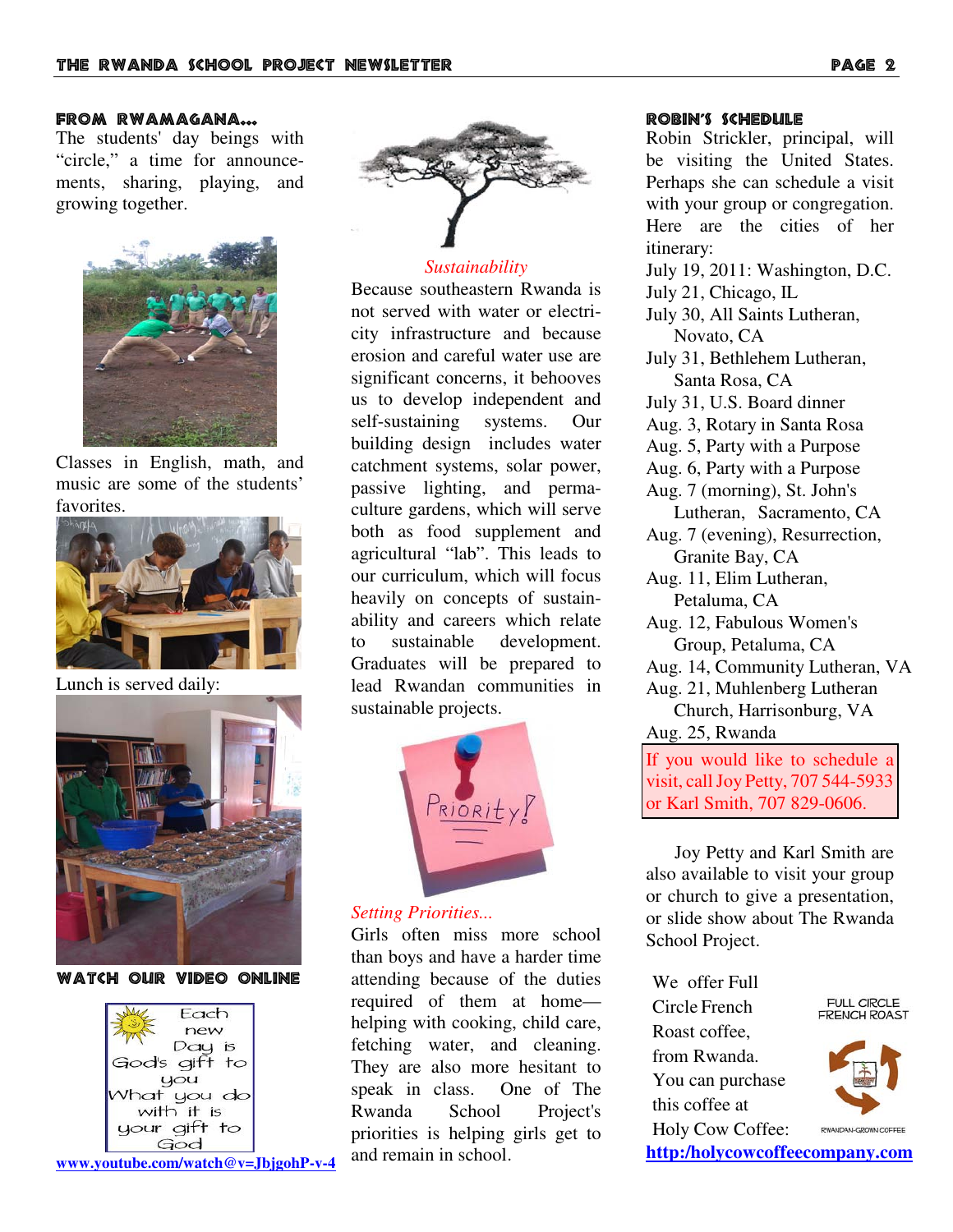# **GRANT NEWS**

This year we have received two major grants.



Award: \$24,224 For latrines, and a water catchment system W

e will give a full report in a future issue of this newsletter.



Award: \$40,000 Biogas digester kitchen equip. livestock care



 In the June issue of the Wheat Ridge newsletter, we read in an article by Jennifer Halupnik: "Just as he took his first steps as a toddler, Jimmy walked into a world gone seemingly mad. At the age of two, both of Jimmy's parents were killed in the widespread political genocide that swept across his country of Rwanda in Central Africa, killing more than one million people in 1994. It was a difficult beginning to a difficult life."

 After completing the U.S. equivalent of fifth grade, Jimmy, like so many orphans, went to work hauling large stones used in the construction industry in order to eke out a living. "I had to carry bricks that weighed 50 kg. My life was very hard," Jimmy remembers.

 Now at age 19, life looks very different for Jimmy. He is attending Rwamagana Lutheran School on scholarship where he is hailed as the local comedian and chicken expert.



 He dreams of going to the university to become a computer engineer. He's curious about life in other countries, asking questions and imagining possibilities. He hopes to write his biography someday to share his life story—a story that is in stark contrast to many less fortunate Rwandan youth.

 "Now I can see my future," he adds, "I'm preparing for my future. I'm hoping in the future I will have have a good job."



 The school plans to build a biogas digester through its partnership with Wheat Ridge. The biogas digester will collect and convert human and bovine sewage waste into energy that will power the school's kitchen stove and chemistry lab. "We're interested in trying to be a model for sustainability because worldwide there is a concern for green technology, but Rwanda, in particular, has a real crisis of energy needs," says Headmaster Robin Strickler.

 Without the participation of Wheat Ridge and our supporters, the Rwamagana Lutheran School would look much different, procalims Robin. "What we could have done on our own is become a school like every other school," she explains. "As we aspire to some things that are not ordinary in schools, I hope that more places around us will also have that opportunity and that will become more and more the norm."

 Jimmy couldn't agree more. As he learns practical and leadership skills caring for the school chickens, he begins to envision himself contributing to Rwanda's progress in the future.

# **HELP NEEDED**

We have sought other grants (unsuccessfully) from the Bill Gates Foundation, Oprah Foundation, and Cisco Systems.

 If your company has a matching grant program, or if you know of some sources for funding, please contact us so that we can follow up on your suggestion. We are especially looking for a grant for energy/solar power or other types of sustainable energy.

#### THRIVENT CHOICE

If you are a Thrivent member, you can direct your Thrivent Choice Dollars to The Rwanda School Project. The ID number is 515067584.

*V* Thrivent Financial for Lutherans<sup>®</sup> Let's thrive: